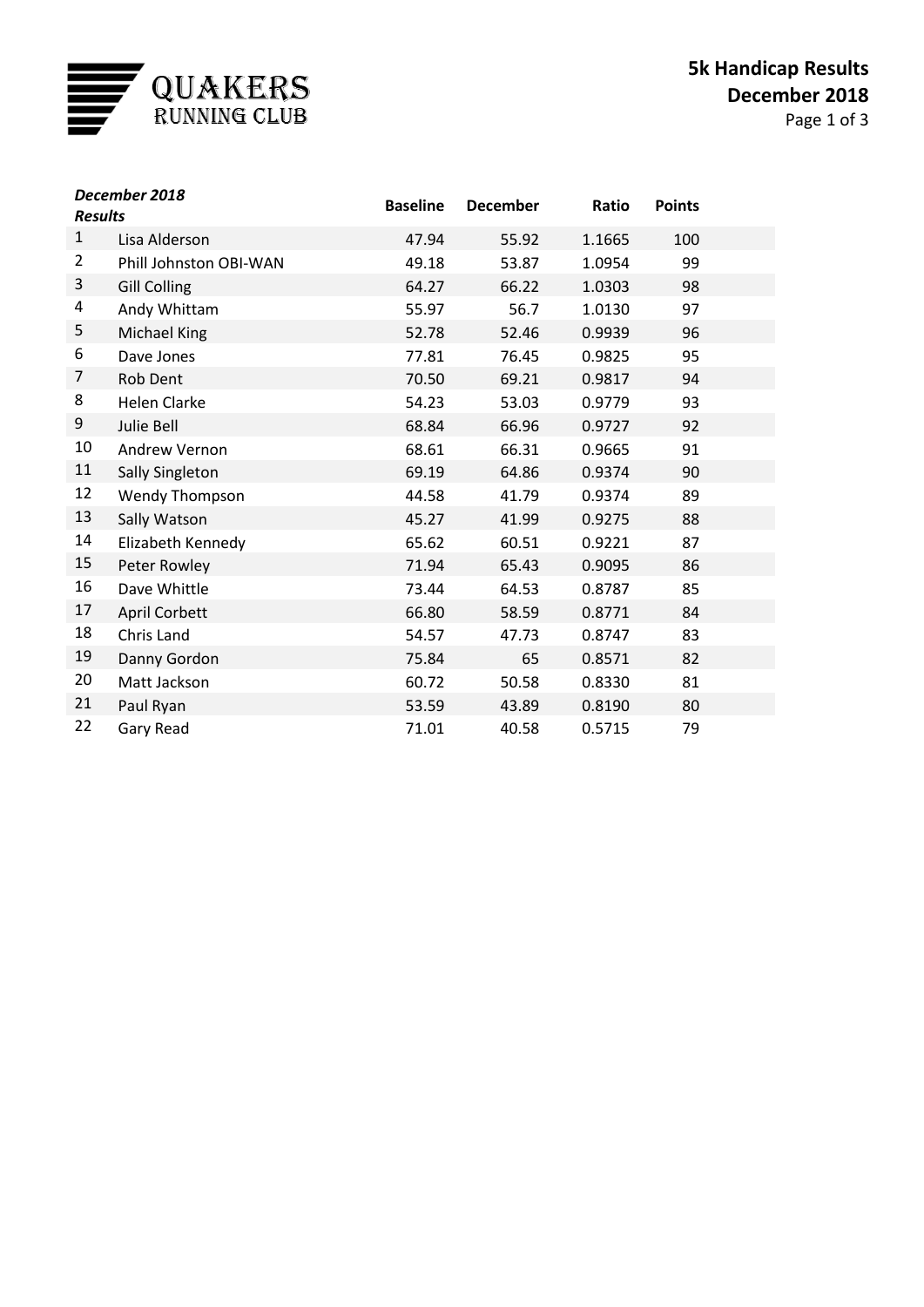

| December 2018            |                         | Jan         | Feb              | Mar              | Apr            | May         | Jun         | Jul         | Aug              | Sep              | Oct         | <b>Nov</b>       | <b>Dec</b>  | <b>Total</b> |
|--------------------------|-------------------------|-------------|------------------|------------------|----------------|-------------|-------------|-------------|------------------|------------------|-------------|------------------|-------------|--------------|
| <b>Cumulative Scores</b> |                         |             |                  |                  |                |             |             |             |                  |                  |             |                  |             |              |
| $\mathbf{1}$             | Lisa Alderson           | 88          | $\mathbf 0$      | $\mathbf 0$      | 93             | 96          | 99          | 100         | 0                | 100              | 100         | 99               | 100         | 875          |
| $\overline{2}$           | Andy Whittam            | 100         | 97               | 97               | 92             | 0           | $\mathbf 0$ | 0           | 90               | 92               | 92          | 98               | 97          | 855          |
| 3                        | <b>Rob Dent</b>         | $\mathbf 0$ | $\mathbf 0$      | $\mathbf 0$      | 94             | 92          | 95          | 90          | 98               | 97               | 95          | 91               | 94          | 846          |
| 4                        | <b>Julie Bell</b>       | $\mathbf 0$ | 0                | 91               | $\mathbf 0$    | 87          | 87          | 86          | 92               | 94               | 88          | 97               | 92          | 814          |
| 5                        | Danny Gordon            | 85          | $\mathbf 0$      | 90               | $\overline{0}$ | 89          | 86          | 88          | 93               | 95               | 87          | 89               | 0           | 802          |
| 6                        | Abbie Hull              | 95          | 96               | 99               | 98             | 0           | 0           | 99          | 99               | 98               | $\mathbf 0$ | 93               | 0           | 777          |
| $\overline{7}$           | Phill Johnston          | 69          | 80               | $\mathbf 0$      | 75             | 81          | 0           | 78          | 91               | 0                | 76          | 100              | 99          | 749          |
| 8                        | <b>Michael King</b>     | 0           | 65               | 82               | 88             | 84          | 0           | 0           | 0                | 99               | 98          | 94               | 96          | 706          |
| 9                        | <b>Helen Clarke</b>     | 90          | 92               | $\mathbf 0$      | 99             | 98          | $\mathbf 0$ | $\mathbf 0$ | $\mathbf 0$      | 0                | 97          | 95               | 93          | 664          |
| 10                       | <b>Neil Gooding</b>     | 0           | 94               | 95               | 96             | 95          | $\mathbf 0$ | 82          | 96               | $\mathbf 0$      | 93          | $\mathbf 0$      | $\mathbf 0$ | 651          |
| 11                       | Elizabeth Kennedy       | 78          | 68               | 87               | 77             | 0           | 76          | $\mathbf 0$ | $\mathbf 0$      | 88               | 80          | $\mathbf 0$      | 87          | 641          |
| 12                       | John McGrath            | 96          | $\boldsymbol{0}$ | $\boldsymbol{0}$ | 63             | 77          | 94          | 73          | 81               | $\mathbf 0$      | 66          | 80               | 0           | 630          |
| 13                       | <b>Adrian Colbourne</b> | 99          | 88               | 94               | $\mathbf 0$    | 0           | 88          | 93          | $\mathbf 0$      | 81               | 82          | $\boldsymbol{0}$ | $\pmb{0}$   | 625          |
|                          | <b>Gary Read</b>        | 70          | 59               | 0                | 67             | 72          | 68          | $\mathbf 0$ | 74               | 0                | 59          | 77               | 79          | 625          |
| 15                       | Andrew Vernon           | $\mathbf 0$ | $\mathbf 0$      | $\mathbf 0$      | 85             | 71          | 69          | 94          | 97               | $\Omega$         | 94          | $\boldsymbol{0}$ | 91          | 601          |
| 16                       | <b>Julie Russell</b>    | 0           | 0                | 0                | 100            | 99          | 100         | 97          | 100              | 0                | 96          | 0                | 0           | 592          |
| 17                       | <b>Ed Griffiths</b>     | $\mathbf 0$ | 72               | 77               | 86             | 83          | $\mathbf 0$ | 85          | 79               | 0                | 71          | 0                | 0           | 553          |
| 18                       | <b>Gillian Harris</b>   | 80          | 82               | 84               | 76             | 75          | 77          | $\mathbf 0$ | 78               | 0                | 0           | 0                | 0           | 552          |
| 19                       | Michelle Scruby         | 79          | 0                | $\mathbf 0$      | 78             | 86          | 73          | 71          | 87               | $\Omega$         | 73          | $\boldsymbol{0}$ | 0           | 547          |
| 20                       | Lisa Reeve              | 86          | 89               | 76               | 95             | 100         | 98          | 0           | 0                | $\mathbf 0$      | $\mathbf 0$ | 0                | 0           | 544          |
| 21                       | <b>Malcolm Hewitson</b> | 93          | $\boldsymbol{0}$ | $\mathbf 0$      | $\mathbf 0$    | 69          | 92          | 92          | $\Omega$         | 93               | $\mathbf 0$ | 92               | 0           | 531          |
| 22                       | <b>Jeff Marriot</b>     | 0           | 91               | 89               | 89             | 93          | 85          | 81          | 0                | 0                | $\mathbf 0$ | 0                | 0           | 528          |
|                          | Dave Jones              | 94          | 79               | $\mathbf 0$      | $\mathbf 0$    | 0           | 91          | $\mathbf 0$ | 0                | 0                | 91          | 78               | 95          | 528          |
| 24                       | Chris Land              | 0           | 0                | 79               | 74             | 0           | 0           | 84          | 0                | 89               | 89          | $\mathbf 0$      | 83          | 498          |
| 25                       | <b>Emily Beaumont</b>   | $\mathbf 0$ | $\boldsymbol{0}$ | 83               | 68             | 76          | 66          | $\mathbf 0$ | 75               | 0                | $\mathbf 0$ | 96               | 0           | 464          |
| 26                       | Dawn Johnston           | $\mathbf 0$ | $\boldsymbol{0}$ | $\mathbf 0$      | 69             | 82          | 70          | 0           | 80               | $\mathbf 0$      | 64          | 79               | 0           | 444          |
| 27                       | Emma Joyeux             | 73          | 61               | 75               | 80             | $\mathbf 0$ | $\mathbf 0$ | $\mathbf 0$ | $\overline{0}$   | 82               | 67          | $\mathbf 0$      | 0           | 438          |
| 28                       | <b>Adrian Cottam</b>    | 98          | 95               | 0                | 81             | 0           | 0           | 0           | 0                | 0                | 77          | 84               | 0           | 435          |
|                          | <b>Wendy Thompson</b>   | $\mathbf 0$ | 84               | $\mathbf 0$      | 79             | 90          | 93          | $\mathbf 0$ | $\mathbf 0$      | $\mathbf 0$      | $\mathbf 0$ | $\mathbf 0$      | 89          | 435          |
| 30                       | Peter Rowley            | 0           | 0                | 0                | 83             | 0           | 0           | 0           | 88               | 0                | 81          | 88               | 86          | 426          |
| 31                       | Lee Morris              | 76          | 63               | 0                | 65             | 0           | $\pmb{0}$   | 70          | 0                | 83               | 61          | 0                | 0           | 418          |
| 32                       | Phil Clarke             | $\pmb{0}$   | $\pmb{0}$        | $\pmb{0}$        | 72             | $\pmb{0}$   | $\pmb{0}$   | 83          | 85               | 86               | $\pmb{0}$   | 85               | 0           | 411          |
| 33                       | Lucy Bendle             | 0           | 62               | 86               | $\mathbf 0$    | $\pmb{0}$   | $\pmb{0}$   | 95          | $\pmb{0}$        | 87               | 70          | $\pmb{0}$        | 0           | 400          |
| 34                       | Sarah Watson            | 0           | 57               | 0                | 62             | 74          | 64          | 76          | 0                | $\pmb{0}$        | 60          | 0                | 0           | 393          |
| 35                       | Rob Gillham             | $\pmb{0}$   | 70               | $\pmb{0}$        | $\mathbf 0$    | 85          | 65          | $\pmb{0}$   | 84               | 85               | $\mathbf 0$ | 0                | 0           | 389          |
| 36                       | Darren Alderson         | 0           | 69               | $\mathbf 0$      | 70             | 0           | 72          | 0           | $\pmb{0}$        | 0                | 84          | 87               | 0           | 382          |
| 37                       | David Ledgerwood        | 97          | 83               | 98               | 97             | $\pmb{0}$   | $\pmb{0}$   | $\pmb{0}$   | $\boldsymbol{0}$ | $\mathbf 0$      | $\mathbf 0$ | $\pmb{0}$        | 0           | 375          |
| 38                       | <b>Marc Ellis</b>       | $\pmb{0}$   | 0                | 0                | $\mathbf 0$    | 84          | 78          | 0           | 95               | 96               | $\pmb{0}$   | 0                | 0           | 353          |
|                          | <b>Olly Moore</b>       | 74          | $\pmb{0}$        | 0                | 64             | $\pmb{0}$   | $\pmb{0}$   | $\mathbf 0$ | 0                | 78               | 63          | 74               | 0           | 353          |
| 40                       | Sally Watson            | 83          | 99               | $\pmb{0}$        | 0              | $\pmb{0}$   | 81          | 0           | 0                | $\boldsymbol{0}$ | $\pmb{0}$   | $\pmb{0}$        | 88          | 351          |
| 41                       | Dave Thompson           | $\pmb{0}$   | $\pmb{0}$        | $\mathbf 0$      | $\mathbf 0$    | 0           | 79          | $\mathbf 0$ | 94               | 91               | 86          | 0                | 0           | 350          |
| 42                       | Dave Whittle            | 0           | 0                | 93               | $\mathbf 0$    | $\pmb{0}$   | 84          | $\pmb{0}$   | 0                | 0                | $\pmb{0}$   | 82               | 85          | 344          |
| 43                       | Andrew Dixon            | $\pmb{0}$   | 0                | 100              | $\pmb{0}$      | 70          | $\pmb{0}$   | 72          | $\mathbf 0$      | $\boldsymbol{0}$ | $\mathbf 0$ | 90               | $\pmb{0}$   | 332          |
| 44                       | Clare McGrath           | 0           | 0                | $\boldsymbol{0}$ | 0              | 79          | $\pmb{0}$   | 96          | 77               | 0                | 69          | 0                | 0           | 321          |
| 45                       | <b>Gill Colling</b>     | $\pmb{0}$   | $\pmb{0}$        | $\pmb{0}$        | $\pmb{0}$      | $\pmb{0}$   | $\pmb{0}$   | 91          | $\pmb{0}$        | 0                | 99          | $\mathbf 0$      | 98          | 288          |
| 46                       | Dale Chapman            | $\pmb{0}$   | 60               | 81               | $\pmb{0}$      | $\pmb{0}$   | 67          | 0           | 0                | 0                | 79          | 0                | 0           | 287          |